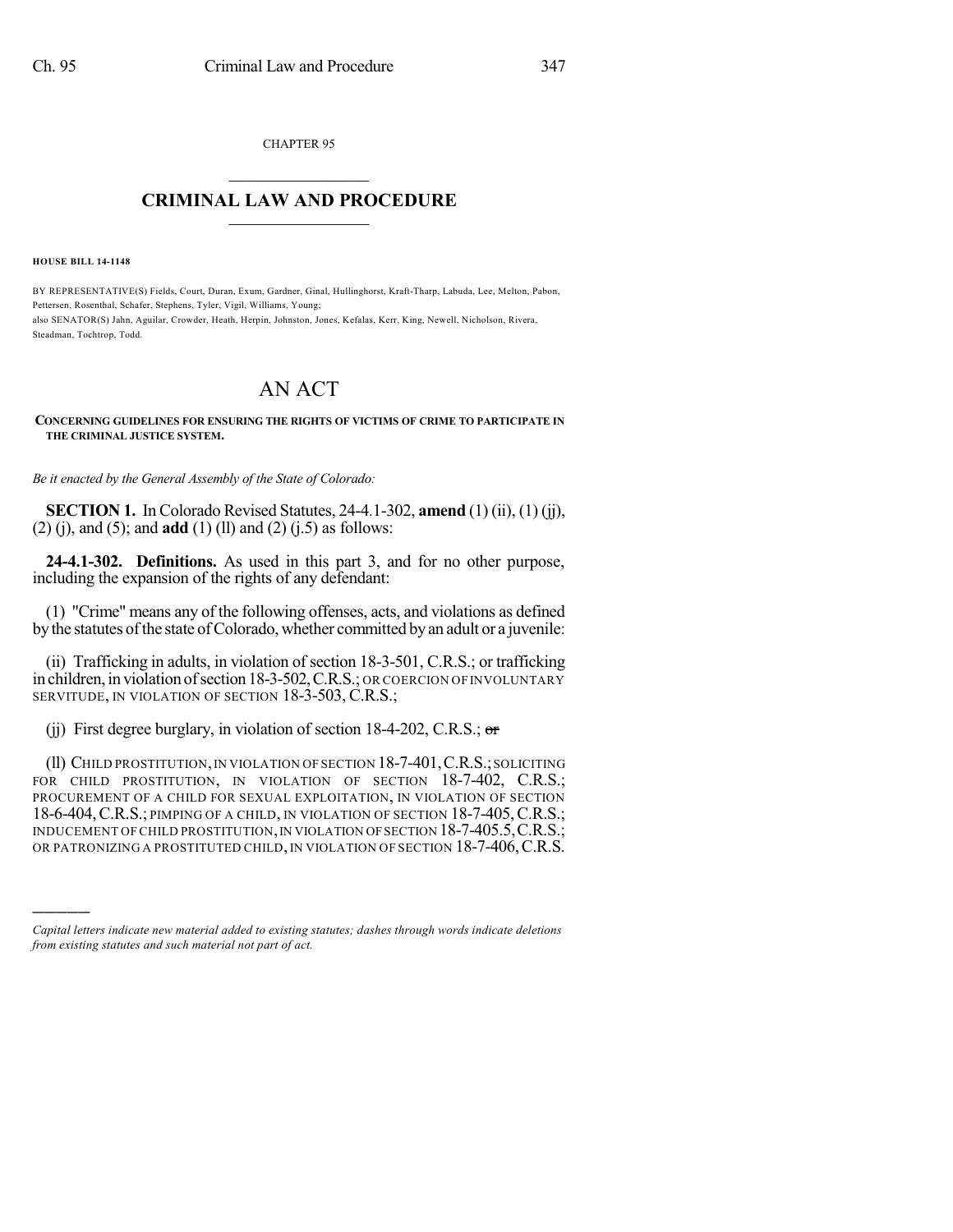(2) "Critical stages" means the following stages of the criminal justice process:

(j) Any subsequent modification of the sentence PURSUANT TO RULE  $35$  (a) OR  $35$ (b) OF THE COLORADO RULES OF CRIMINAL PROCEDURE OR ANY OTHER PROVISION OF STATE OR FEDERAL LAW;

(j.5) ANY COURT-ORDERED MODIFICATION OF THE TERMS AND CONDITIONS OF PROBATION AS DESCRIBED IN SECTION 18-1.3-204, C.R.S., AND AS OUTLINED IN SECTION 24-4.1-303 (13.5) (a);

(5) "Victim" means any natural person against whom any crime has been perpetrated or attempted, unless the person is accountable for the crime or a crime arising from the same conduct criminal episode, or plan as crime is defined under the laws of this state or of the United States, or, if such person is deceased or incapacitated, the person's spouse, parent, LEGAL GUARDIAN, child, sibling, grandparent, grandchild, significant other, or other lawful representative. For purposes of notification under this part 3, any person under the age of eighteen years is considered incapacitated, unless that person is legally emancipated. It is the intent of the general assembly that this definition of the term "victim" shall apply only to this part 3 and shall not be applied to any other provision of the laws of the state of Colorado that refer to the term "victim".

**SECTION 2.** In Colorado Revised Statutes, 24-4.1-302.5, **amend** (1)(d.5) (IV) and (4); and **add** (1) (b.9) and (1) (z) as follows:

**24-4.1-302.5. Rights afforded to victims.** (1) In order to preserve and protect a victim's rights to justice and due process, each victim of a crime shall have the following rights:

(b.9) THE RIGHT TO RECEIVE A FREE COPY OF THE INITIAL INCIDENT REPORT FROM THE INVESTIGATING LAW ENFORCEMENT AGENCY; EXCEPT THAT THE RELEASE OF A DOCUMENT ASSOCIATED WITH THE INVESTIGATION IS AT THE DISCRETION OF THE LAW ENFORCEMENT AGENCY BASED ON THE STATUS OF THE CASE OR SECURITY AND SAFETY CONCERNS IN A CORRECTIONAL FACILITY, LOCAL JAIL, OR PRIVATE CONTRACT PRISON AS DEFINED IN SECTION 17-1-102, C.R.S.;

(d.5) (IV) This paragraph (d.5) applies to a victim who is incarcerated or otherwise being held in a local county jail,  $\sigma$  the department of corrections, OR THE DIVISION OF YOUTH CORRECTIONS IN THE DEPARTMENT OF HUMAN SERVICES, but is limited to participation by telephone.

(z) THE RIGHT TO BE NOTIFIED OF A HEARING CONCERNING A PETITION FOR SEALING OF RECORDS DESCRIBED IN SECTION 24-72-308 FILED BY A DEFENDANT IN THE CRIMINAL CASE WHOSE CRIME FALLS UNDER SECTION 24-4.1-302 (1).

(4) (a) If a victim contacts a criminal justice agency regarding a crime that occurred before 1993, and the offender who committed the crime is currently serving a sentence for the crime, the victim may request notification of any future critical stages of the criminal proceedings. THIS PROVISION DOES NOT REQUIRE A CRIMINAL JUSTICE AGENCY TO PROACTIVELY LOCATE VICTIMS OF CRIMES THAT OCCURRED BEFORE 1993.